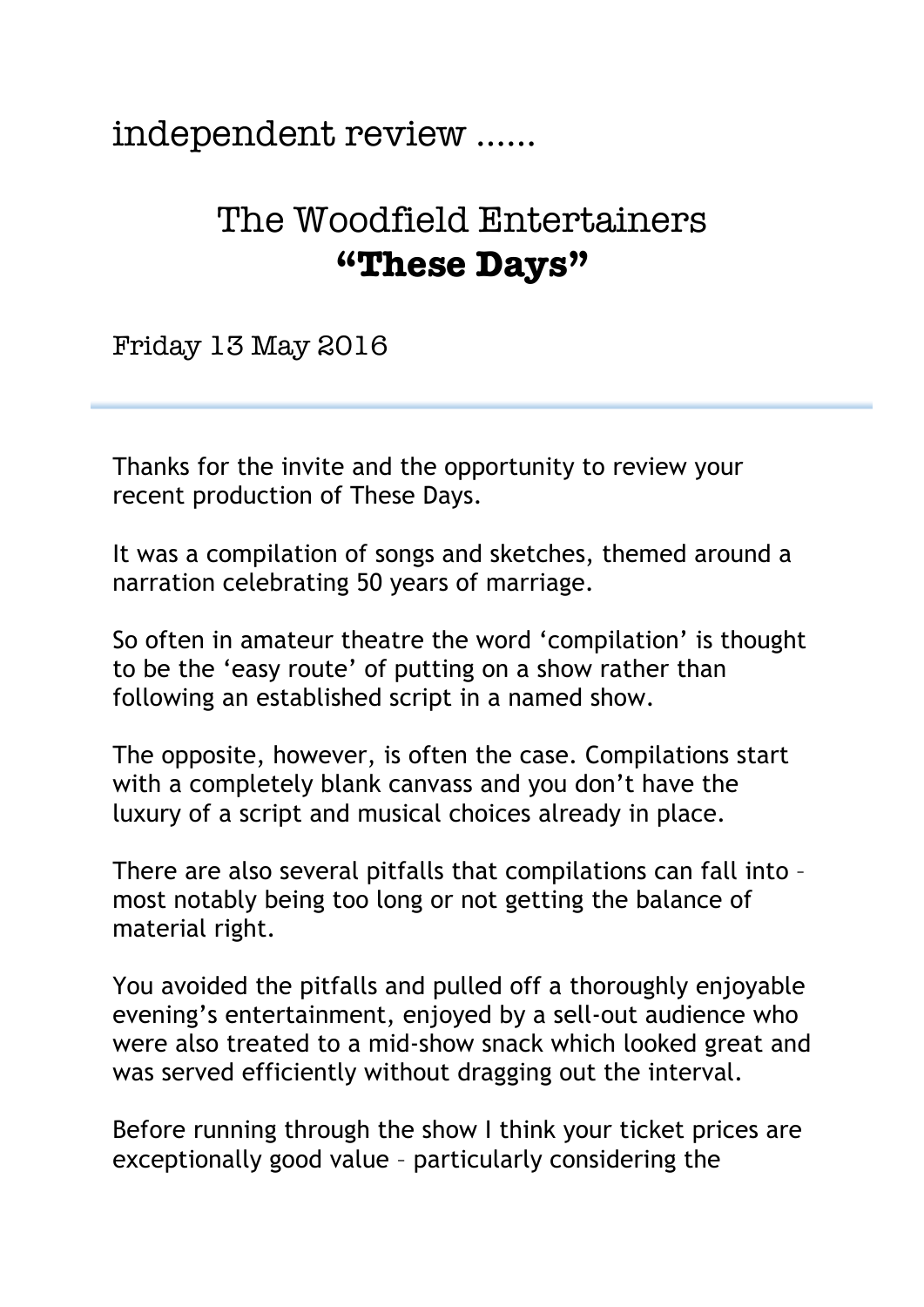catering element. I am sure it's a fine line and perhaps an increase in ticket prices might spoil the winning formula but most amateur shows are well north of £10 now without food!

At the beginning we were introduced to 'Felicity' and 'Rupert Smyth' who competently handled the narration throughout the show. This was accompanied by a TV monitor used to show photographs. The TV was quite small and I'm not sure fully effective from the back of the hall but appreciate cost restrictions.

The narration was two-fold of course – to stitch the show together but also, more practically, to allow scene changes.

I liked the narration and the prop box – genuinely interested in what might be coming out next!

However, I felt the narration needed trimming. It would have allowed the show to have flowed even more seamlessly and in some sections the dialogue could have benefitted from editing which could have lopped as much as 15 minutes off the total running time without diminishing (in any way) the quality of the overall production.

There were also parts of the dialogue which appeared to have been recited from memory (and prompt was heard on several occasions). I wasn't sure if the words were contained within the photo album – but bullet points would surely have sufficed as it certainly didn't need to be word perfect and probably a more ad-hoc and relaxed delivery might have worked better?

Memory was an appropriate and very solid song choice to start the show (sorry, I don't know names of performers so will refer to songs and sketches).

It was confidently delivered with staging kept simple. Definitely the 'less is more' mantra worked with this.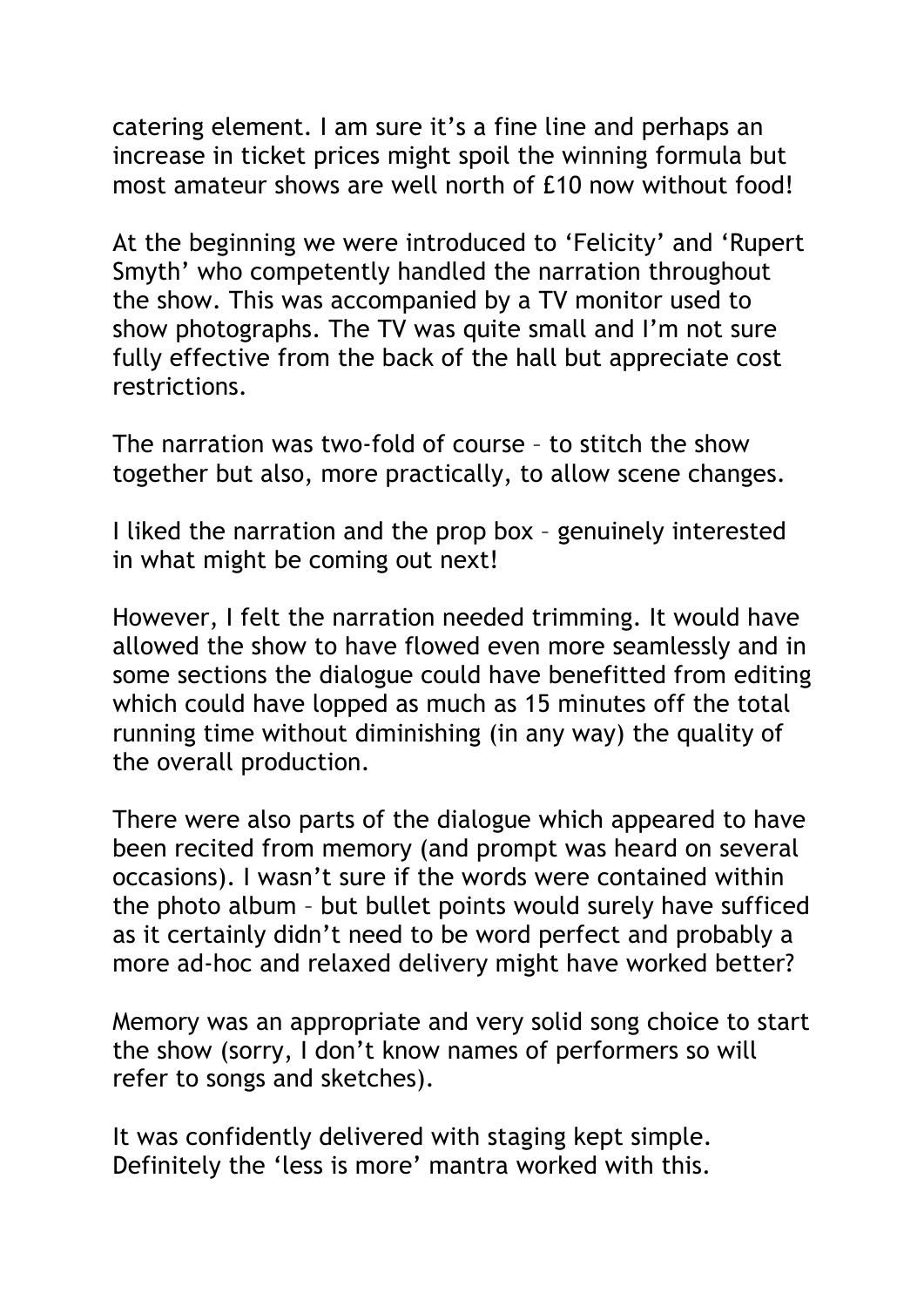The Imaginary Friends sketch was excellent – nicely staged and very well acted. Well done.

We went up tempo with Like A Virgin which had nice energy but I wasn't sure it was a great song choice in the context of the whole show.

Invisible Man was again an excellent sketch –really well acted out and the minimal scenery perfect to convey being on the tube. I also liked the tube sound effect.

My only note on this sketch was that it was not totally dissimilar subject material from Imaginary Friends and could possibly have been placed further apart?

Plenty of energy in Tropicana – lively, liked the costumes and well sung.

Sign Language was brilliant – very funny and the audience loved it.

You Are My Destiny – excellent solo vocals.

ABC again a very good and amusing sketch well-acted.

Baggy Trousers made a brilliant ending for Act 1 with good choreography and bundles of energy. You clearly enjoyed performing the number and the audience loved it. (It's a song I know *very* well !!).

Act 2 started (very topically) with Eurovision and Shine The Light which made for a great start and delivered with strong vocals.

Adult Education was again very good (my comments for the sketches are repetitively 'very good' but they really were!!).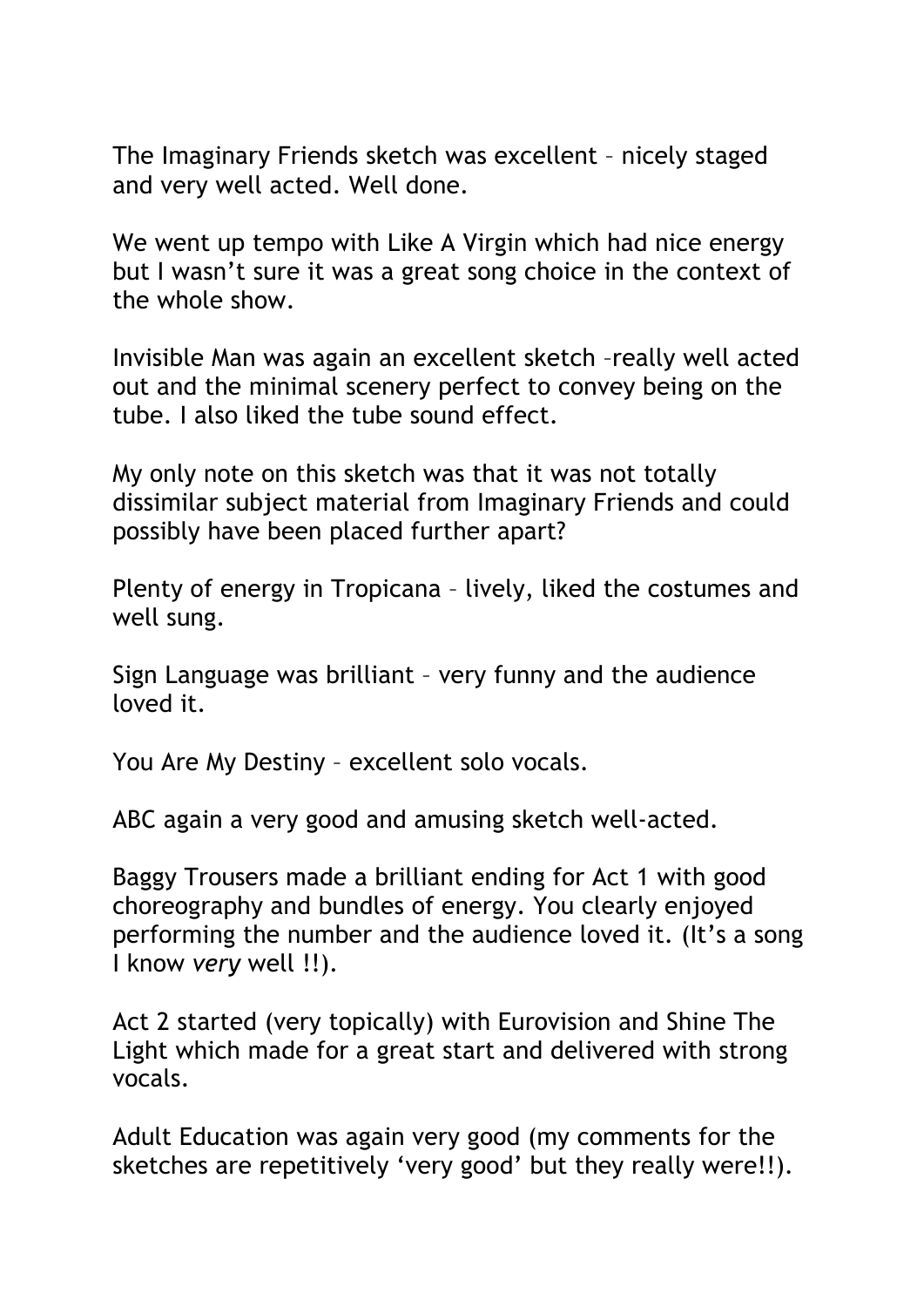Lipstick On Your Collar was lively and again with good costuming.

Mastermind was an updated version of the Two Ronnies classic. Thought the lighting might have been a little more isolated in this scene to recreate the atmospheric conditions.

Generally though, both lighting and sound were excellent throughout the show – bearing in mind the limitations you are working with at the venue. Scene changes were also carried out efficiently and quietly!

We're In Heaven is a poignant song but I liked your interpretation which was strongly sung.

Synchronised swimming! Wow – really well done, the guys really excelled during this and I hope there weren't too many bruises. A real crowd winner – the audience loved it.

How Long Will I Love You – beautiful song and you certainly did it justice with great vocals. Just think in this number the dancers didn't really add anything (although performed well) and might have been better staged simply as a solo.

Bingo was a good final sketch. And not totally unbelievable in this politically correct world we are now in !!

There was a superb mega-mix finale which I really enjoyed and wanted more at the end (best way to leave the audience).

Dancing In The Street, Wake Up Little Susie, Great Balls Of Fire, Let's Dance, Twist Again - all classics well put across.